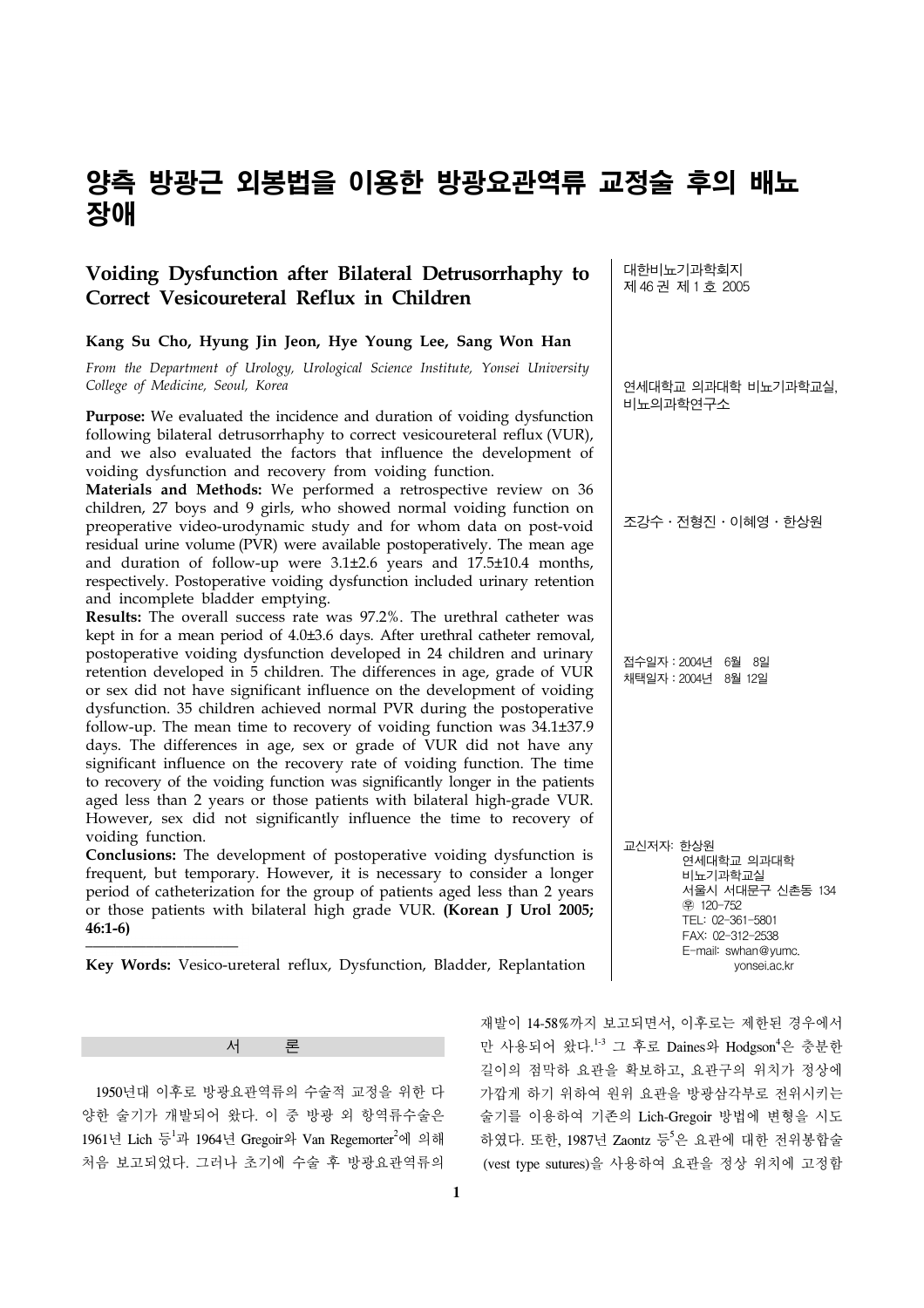으로써, 충분한 점막하 요관 길이를 확보할 수 있었다. 이 술식을 방광근 외봉법이라 명명하였으며, 이를 통하여 높 은 성공률과 상대적으로 낮은 이환율을 보고하였다. 5-7

 그러나 이러한 장점에도 불구하고 양측 방광근 외봉법은 술 후 빈번한 배뇨장애의 발생으로 인하여 그 적용에 제한 이 있었다. Steinbrecher와 Rangecroft<sup>8</sup>는 낮은 성공률과 술 후 심각한 배뇨장애로 동시에 양측 방광근 외봉법을 시행하는 것을 피하라고까지 하였으나, 대부분의 보고에서는 양측 방 광근 외봉법 후 배뇨장애가 오는 것은 인정하지만, 이는 일 시적인 것으로 도뇨관 삽입 등과 같은 보존적 치료만으로 정상 배뇨기능으로 회복이 가능하다고 하였다. 9-14

 저자들은 1999년부터 2002년 사이에 본원에서 방광요관 역류의 교정을 위해 양측 방광근 외봉법을 시행했던 36명 의 환아들을 대상으로 술 후 배뇨 장애의 빈도와 술 후 배 뇨장애의 발생 및 회복에 영향을 주는 인자들을 확인하고 자 하였다.

### 대상 및 방법

 1999년 6월부터 2002년 12월까지 본원에서 방광요관역류 의 수술적 교정을 위해 양측 방광근 외봉법을 시행받은 49 명의 환아 중에서 술 전 비데오 요역동학 검사에서 배뇨장 애가 없고, 술 후 잔뇨량의 추적 및 6개월 이상의 외래 추적 관찰이 가능했던 36명을 대상으로 하였다. 신경인성 방광 등과 같이 술 후 배뇨기능에 영향을 줄 수 있는 인자를 가 진 환아는 제외하였다. 대상 환아의 의무 기록 및 방사선학 적 검사를 후향적으로 분석하였다. 대상군의 평균 나이는

**Table 1.** Demographic characteristics and grades of vesicoureteral reflux (VUR)

|                | Patients (%) |  |  |
|----------------|--------------|--|--|
| Age            |              |  |  |
| $\leq$ 2 years | 15(41.7)     |  |  |
| $\geq$ 2 years | 21(58.3)     |  |  |
| <b>Sex</b>     |              |  |  |
| Male           | 27(75.0)     |  |  |
| Female         | 9(25.0)      |  |  |
| Grades of VUR  |              |  |  |
| $\theta$       | 2(2.8)       |  |  |
| T              | 6(8.3)       |  |  |
| Π              | 11(15.3)     |  |  |
| Ш              | 17(23.6)     |  |  |
| IV             | 25(34.7)     |  |  |
| V              | 11(15.3)     |  |  |

3.1±2.6세였으며, 2세 미만인 군과 2세 이상인 군으로 분류 하였다. 남아가 27명, 여아가 9명이었으며, 이들의 술 후 평 균 추적기간은 13.5±10.4개월이었다 (Table 1).

 대상군의 술 전 인자로써 비데오 요역동학 검사, 요검사, 요배양 검사, 신장 초음파 및 dimercaptosuccinic acid (DMSA) 신주사를 시행하였다. 비데오 요역동학 검사를 통해 방광 근 및 괄약근의 기능을 평가하였으며, 방광 및 요도의 해부 학적 형태와 역류의 정도를 관찰하였다. 방광요관역류의 등급은 International Reflux Study Committee가 정한 기준에 따라 분류하였다. <sup>15</sup> 또한, 4등급 이상의 역류를 고등급 역류 라 하였으며, 대상군을 양측 모두 고등급 역류를 가진 환아 와 그렇지 않은 나머지 환아들로 분류하였다.

수술은 방광경 검사 후 Zaontz 등<sup>5</sup>이 기술한 방광근 외봉 법을 바탕으로 하였다. 폐쇄동맥 결찰없이 최소한의 박리 가 되도록 시행하였으며,<sup>12</sup> 배액관 및 피부방광루는 설치하 지 않았다. <sup>16</sup> 술 중 방광조영술을 시행하여 역류의 소실을 확인한 후 도뇨관을 삽입하고 수술을 마쳤다.

 소변 배출량과 술 중 방광 및 요관의 박리 정도를 감안 하여 도뇨관의 제거시기를 결정하였다. 도뇨관 제거 후 에는 복부 초음파 또는 이동식 초음파 scanning을 이용하 여 잔뇨량을 확인하였다. 자발적 배뇨를 전혀 하지 못한 경우에 도뇨관을 다시 삽입하였으며, 1주일 후에 다시 도뇨관을 제거하고 배뇨 양상을 관찰하였다. 방광 용적 예측치는 (나이+2)x30ml의 공식을 적용하였으며,<sup>17</sup> 도뇨 관 제거 후 자발적 배뇨를 전혀 하지 못한 경우를 요폐, 자발적인 배뇨는 가능하나 배뇨 후 잔뇨량이 방광 용적 예측치의 20%를 초과하는 경우를 불완전 배뇨라고 하였 으며, 두 경우를 합하여 배뇨장애로 정의하였다. 또한, 배뇨장애의 발생 여부와 상관없이 잔뇨량이 방광 용적 예측치의 20% 이하로 측정된 경우를 배뇨기능의 회복이 라 하였다.

 술 후 배뇨장애의 발생 및 배뇨기능의 회복을 조사하였 으며, 나이, 성별 및 역류의 등급에 따른 차이를 확인하기 위해 chi-square test를 시행하였다. 또한, Kaplan-Meier법을 이용하여 배뇨기능의 회복까지 걸린 시간을 추정하였으며, 나이, 성별 및 역류의 등급이 회복시기에 미치는 영향을 평 가하기 위하여 Kaplan-Meier법 및 log-rank test를 시행하였 다. 모든 통계학적 분석은 p-value가 0.05 미만일 때 유의한 것으로 간주하였다.

 한편, 수술의 성공은 다음의 요건을 충족시키는 경우로 정 의하였다. 술장에서 시행한 방광 조영술에서 방광요관 역류 가 없어야 한다. 그리고 술 후 시행한 신장 초음파 및 DMSA 신주사에서 추가적 신손상이 없었으며, 새로운 수신증의 발 견 또는 수신증의 악화소견이 없어야 한다. 또한, 술 후 2회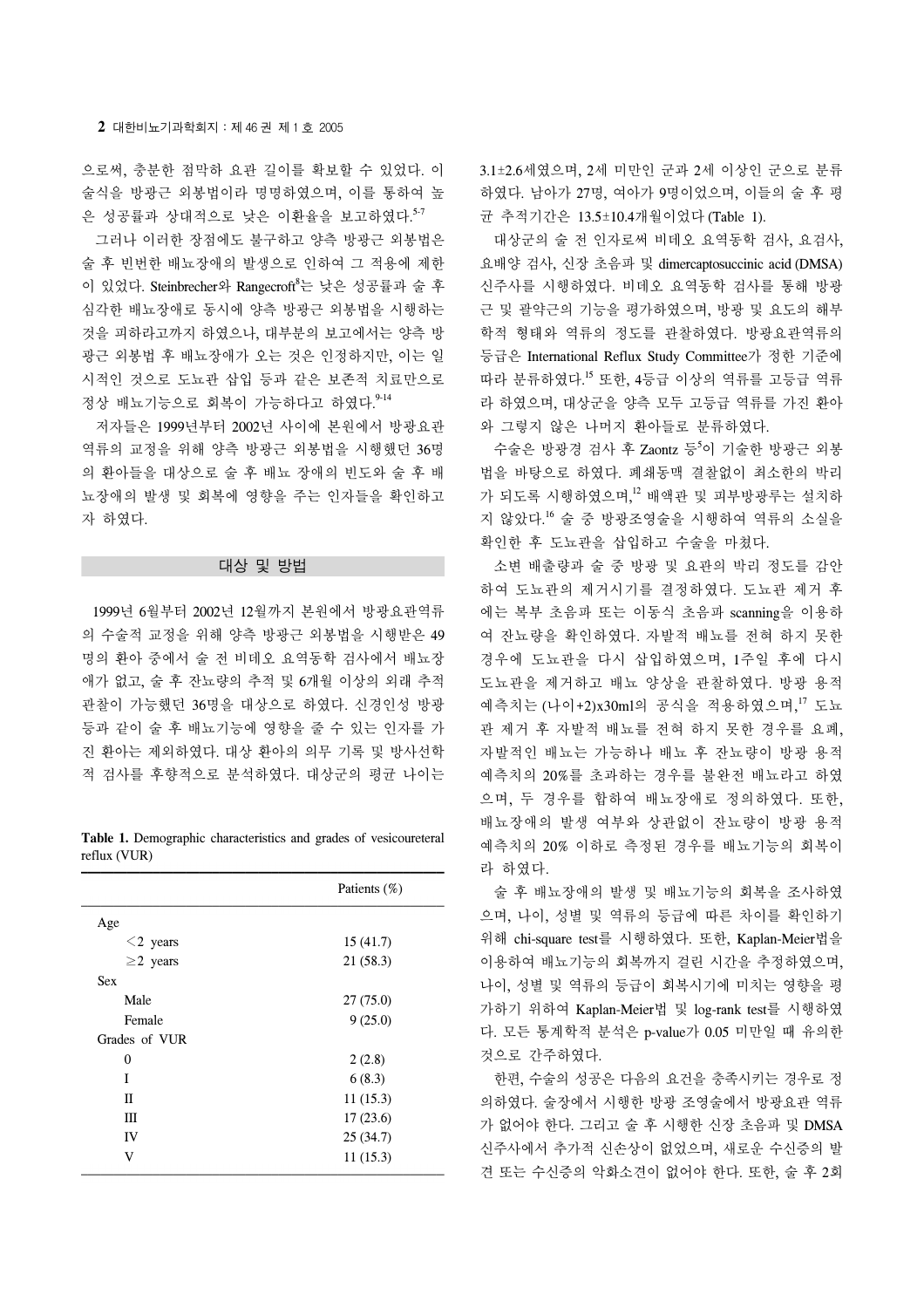|                            | Age (years) |          | <b>Sex</b> |         | High-grade VUR   |          |           |
|----------------------------|-------------|----------|------------|---------|------------------|----------|-----------|
|                            | $\leq$ 2    | $\geq$ 2 | Male       | Female  | <b>Bilateral</b> | The rest | Total     |
| Voiding dysfunction $(\%)$ | 11(73.3)    | 13(61.9) | 18(66.7)   | 6(66.7) | 7(70.0)          | 17(65.4) | 24 (66.7) |
| Incomplete voiding $(\%)$  | 8(53.3)     | 11(52.4) | 13(48.3)   | 6(66.7) | 6(60.0)          | 13(50.0) | 19(52.7)  |
| Urinary retention $(\%)$   | 3(20.0)     | 2(9.5)   | 5(18.5)    | 0(00.0) | 1(10.0)          | 4(15.4)  | 5(13.9)   |
| Recovery $(\%)$            | 14 (93.3)   | 21 (100) | 26(96.3)   | 9(100)  | 9(90.0)          | 26(100)  | 35(97.2)  |
| No. of patients            | 15          | 21       | 27         | 9       | 10               | 26       | 36        |

**Table 2.** Factors influencing development of voiding dysfunction and recovery of voiding function

There were no statistically significant differences between all groups. VUR: vesicoureteral reflux, Bilateral: the children with bilateral high-grade vesicoureteral reflux, The rest: the children without bilateral high-grade vesicoureteral reflux



Fig. 1. The time to recovery of voiding function after bilateral detrusorrhaphy. PVR: post-void residual urine volume.

이상의 반복적 요로감염이 발생한 환아는 제외하였다.

 총 36명의 환아, 72 요관에 대해서 수술적 교정을 시행하 였다. 술 전 비데오 요역동학 검사에서 관찰된 역류 등급은 V, IV, III, II 및 I가 각각 11, 25, 17, 11 및 6 요관이었으며, 역류가 관찰되지 않았던 경우도 2 요관이 있었다 (Table 1). 술 후 재원일수는 평균 1.9±1.1일이었으며, 도뇨관 제거 시 기는 술 후 평균 3.9±3.7일이었다.

결 과

 술장에서 시행한 방광 조영술에서 방광요관 역류가 관찰 된 요관은 없었다. 술 후 시행한 신장 초음파 및 DMSA 신 주사에서 추가적 신손상이 확인된 환아는 없었으며, 새로 운 수신증의 발견 또는 수신증의 악화소견은 관찰되지 않 았다. 그러나 2명의 환아에서 요로감염이 확인되었으며, 이 중 1명은 1회의 요로감염 후 이상 징후 없이 추적관찰 중이



**Fig. 2.** The time to recovery of voiding function based on age after bilateral detrusorrhaphy. PVR: post-void residual urine volume.

며, 다른 1명은 3회의 요로감염이 발생하였다. 이에 35명 (97.2%)의 환아가 수술적 교정이 성공한 것으로 추정하였다. 도뇨관 제거 후 배뇨장애가 발생한 환아는 24명 (66.7%) 이었다. 이 중 5명 (13.8%)은 요폐가 발생하여 도뇨관을 1주 일간 재삽입하였고, 도뇨관 제거 후 모든 환아에서 자발적 배뇨가 가능하였다. 이들 중 23명은 추적기간 중 배뇨기능 이 회복되었다. 나이, 성별 및 역류의 등급에 따른 배뇨장애 의 발생률은 통계학적으로 유의한 차이가 관찰되지 않았다  $(p > 0.05)$  (Table 2).

 모든 대상 중 35명 (97.2%)이 추적기간 중 배뇨기능의 회 복을 확인할 수 있었으며, 이들의 평균 회복기간은 34.1± 37.9일이었다. 나이, 성별 및 역류의 등급에 따른 배뇨기능 의 회복률은 통계학적으로 유의한 차이가 관찰되지 않았다 (p>0.05) (Table 2). 술 후 28일경 66.7%, 130일경 97.2%의 환아가 배뇨기능을 회복하였다 (Fig. 1). 나이가 2세 이상인 군이 2세 미만 군에 비하여 회복시기가 빠른 것으로 관찰되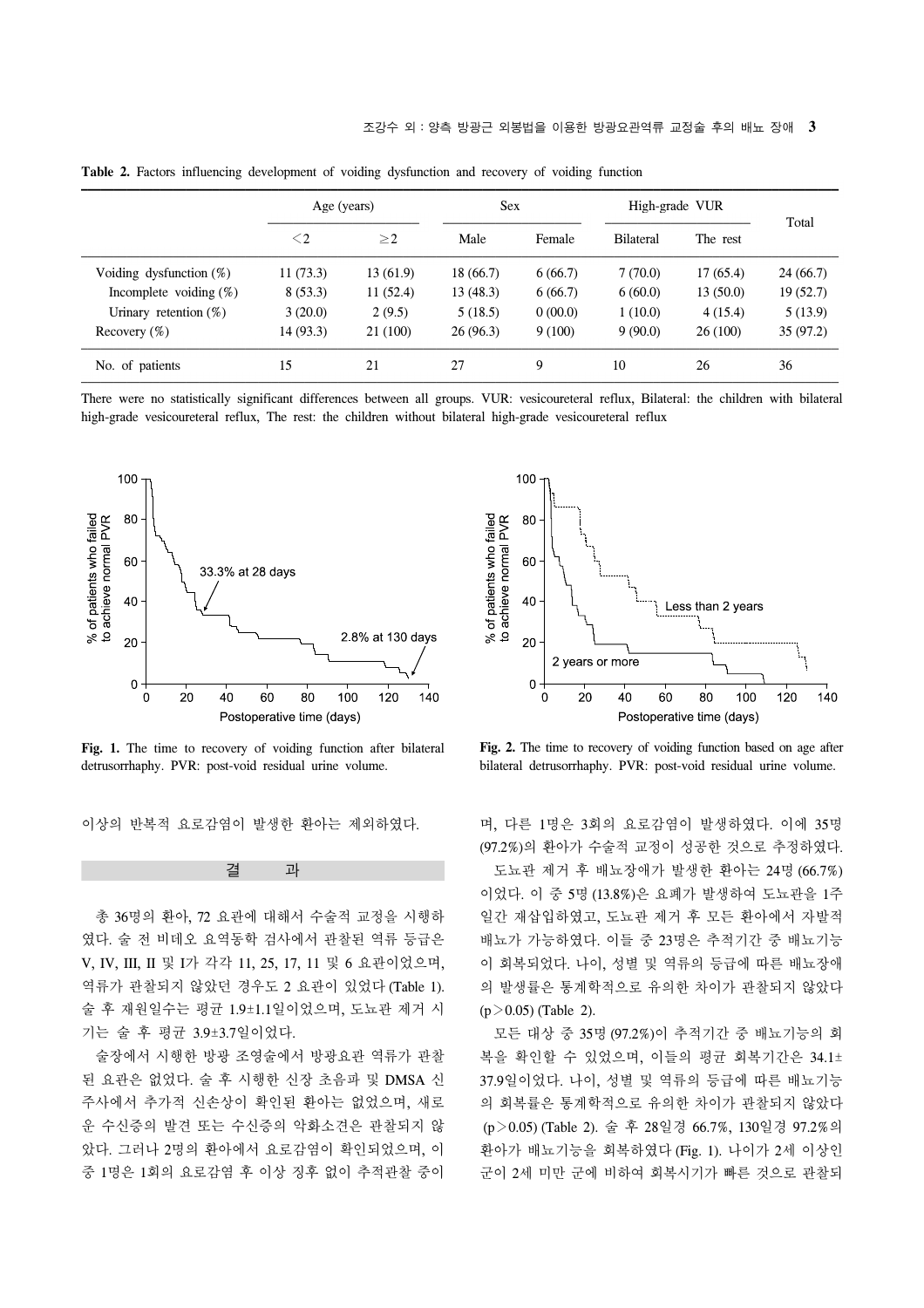**4** 대한비뇨기과학회지:제 46 권 제 1 호 2005



Fig. 3. The time to recovery of voiding function based on the grade of VUR after bilateral detrusorrhaphy. VUR: vesicoureteral reflux, PVR: post-void residual urine volume.

었으며 (p<0.05) (Fig. 2), 양측 모두 고등급의 역류를 가진 군이 그렇지 않은 군에 비해 배뇨기능의 회복시기가 늦어 짐을 알 수 있었다 (p<0.05) (Fig. 3). 성별은 배뇨기능의 회 복시기에 유의한 차이를 보이지 않았다 (p>0.05) (Fig. 4). 한편, 배뇨 기능이 회복되지 않은 1명은 양측 모두 고등급 의 역류 및 수술 당시 나이 6개월이었던 남아로서 술 후 12 개월에 확인한 잔뇨량이 방광 용적 예측치의 32%로 외래 추적 관찰 중이다.

#### 고 찰

 방광요관역류의 교정을 위한 양측 방광근 외봉법은 95.4- 98.3%의 높은 성공률을 보이는 것으로 알려져 있으며,<sup>9-12,14</sup> 본 연구 역시 97.2%의 성공률을 보였다. 본원에서는 방광근 외봉법의 초기 경험을 대상으로 술 후 6개월에 배뇨 중 방 광요도조영술을 시행하여 96.2%의 수술 성공률을 보고한 바 있다. <sup>16</sup>이에 근거하여 본원에서는 술 후 역류의 소실 여 부를 확인하기 위한 배뇨 중 방광요도조영술의 통상적 시 행은 피하고 있으며, 대신에 앞서 기술한 바와 같이 요로감 염 여부와 신장 초음파 검사 및 DMSA 신주사와 같은 비침 습적 검사를 이용하여 역류의 소실 여부를 갈음하고 있다. 한편, 배뇨기능이 회복되고, 술 후 1개월에 시행한 신장 초 음파 검사 및 요검사에서 이상 소견이 관찰되지 않으면, 예 방적 항생제 투여를 중단하였다.

 방광근 외봉법은 높은 성공률과 함께 낮은 이환율이 장 점으로 알려져 있다. 기존의 방광 내 및 혼합형 방광요관역 류 교정술에 비하여 혈뇨가 거의 없고, 방광 경련, 방광 자 극 증상 및 술 후 불편감이 덜한 것으로 알려져 있다.<sup>7,8</sup> 또



**Fig. 4.** The time to recovery of voiding function based on sex after bilateral detrusorrhaphy. PVR: post-void residual urine volume.

한, 도뇨관 삽입 기간 및 입원 기간이 짧다는 장점이 있 다. 7,8,11,13 그럼에도 방광근 외봉법에서 양측을 동시에 시행 하는 것에 제한을 두는 것은 술 후 빈번하게 발생하는 배뇨 장애 때문이다. 술 후 요폐가 6.7-15.2%에서 발생하는 것으 로 보고된 바 있으며, 8,14 본 연구에서는 13.8%로 나타났다. 그러나 요폐가 발생한 환아 모두 일시적 도뇨관 삽입 및 간헐적 자가 도뇨 후 자발적 배뇨가 가능하다 하였다. 8-14 본 원에서는 이들에게 도뇨관을 다시 삽입하고, 이중 기저귀 착용법을 교육한 후 퇴원시킬 수 있었으며, 이들 모두 1주 일 후 도뇨관 제거 후에 자발적 배뇨가 가능하였다.

 본원의 도뇨관 삽입기간이 평균 4일로 비교적 짧았으며, 요폐가 발생한 모든 환아가 1주일의 도뇨관 재삽입 후 자발 적 배뇨가 가능했다는 점은 요폐 발생의 위험인자를 파악 하여 도뇨관 삽입 기간을 연장함으로써 요폐의 발생을 미 연에 방지할 수 있음을 시사한다. 본 연구에서 나이, 역류의 등급 및 성별은 요폐 및 배뇨장애의 발생률에 있어서 유의 한 차이를 보이지 않았다. 그러나 Barrieras 등 $^{14}$ 은 3세 이하, 남아 및 IV등급 이상의 고등급 역류를 가진 경우에서 높은 비율로 요폐가 발생한다 하였으며, 통계학적으로 유의한 차이를 보인다고 하였다. 그 외 몇몇에서도 비록 통계학적 유의성은 없으나 나이가 어릴수록 요폐 발생의 빈도가 높 은 경향을 보이는 것으로 보고하였다.<sup>11,12</sup>

 양측 방광근 외봉법 후 요폐 등의 배뇨장애가 발생하는 기전은 방광요관이행부의 박리 시 방광삼각부에 분포하는 자율신경섬유의 손상으로 인한 신경절단 또는 신경차단 (neuropraxia)으로 추정하고 있다.<sup>10,14</sup> Lipski 등<sup>12</sup>은 배뇨기능 의 회복까지 걸리는 시기가 비교적 짧기 때문에 신경절단 및 신경재생의 과정보다는 신경차단의 가능성에 비중을 두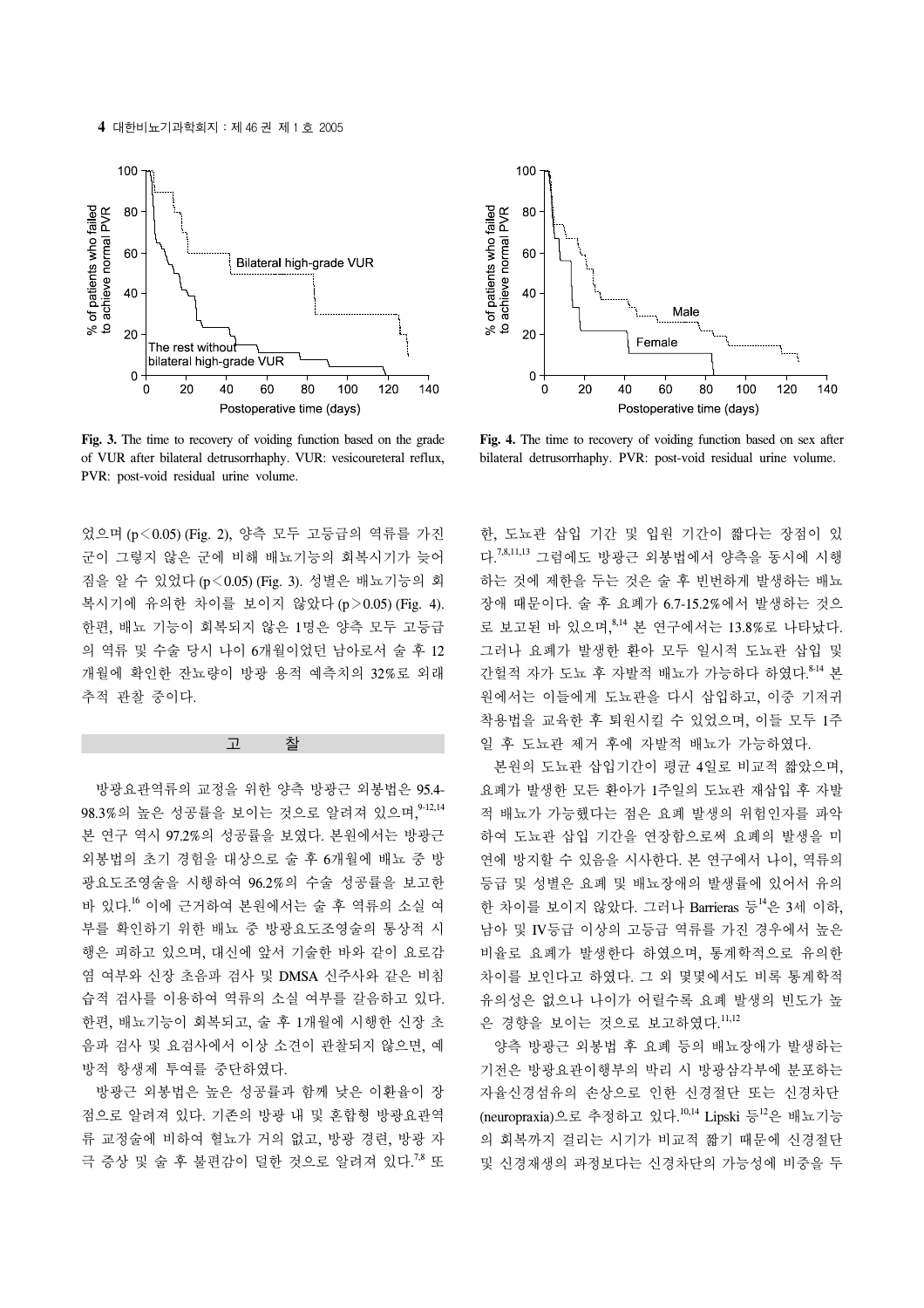었으며, Ellsworth와 Merguerian18는 술 후 환아의 불편감 및 방광 경련이 적은 점도 요폐 발생에 기여한다 하였다. Lapointe 등 <sup>13</sup>은 이를 최소화하기 위한 역 Y형 방광근 외봉법 을 발표한 바 있으며, 고전적 방광근 외봉법에 비해 요폐의 발생이 8.4% 대 15.2%로 감소한 경향을 보였다고 하였으나 통계학적 유의성은 없었다.<sup>14</sup> 또한, Lipski 등<sup>12</sup>은 폐쇄 동맥 결찰이 없는 최소 박리 술식과 고전적 술식을 비교할 때 술 후 배뇨기능의 차이가 없다 하였으나, 대상군이 적어 추 가적 연구가 필요할 것이다. 본 연구는 모든 환아에서 최소 박리 술식을 적용하였으며, 대상군의 나이가 비교적 어렸 음에도 큰 어려움 없이 수술을 마칠 수 있었다.

 연구 대상 97.2%가 추적 기간 중 배뇨기능이 회복되었고, 나이, 성별 및 역류의 등급에 따른 회복률의 차이는 보이지 않았다. 그러나 회복까지 필요한 시간은 2세 미만 및 양측 모두 고등급의 역류를 가진 군에서 배뇨기능의 회복에 더 많은 시간이 필요하였으며, 통계학적으로 유의한 차이를 보였다 (Fig. 2, 4). 고등급의 역류에서는 충분한 점막하 요 관 길이를 확보하기 위해서 더 많은 박리가 필요하며, 나이 가 어릴수록 술기가 까다로워 신경 손상이 더 많아지기 때 문으로 생각할 수 있다. 이에 2세 미만 및 양측 모두 고등급 의 역류를 가진 환아는 배뇨기능의 회복에 더 많은 시간이 필요하므로, 도뇨관 삽입 기간을 연장하는 것이 요폐의 발 생을 감소시키는 데 도움이 될 것이다.

Fung 등 $^{10}$ 은 방광 내 교정술과 방광 외 교정술에서 배뇨 기능 회복의 차이를 비교하여 보고한 바 있다. 이들에 의하 면 5ml 이하의 엄격한 잔뇨량 기준을 적용하였을 때, 술 후 초기의 회복 속도는 방광 내 교정술이 보다 우수하였으나 그 이후로는 유의한 차이가 없었다. 또한, 잔뇨량의 기준을 10% 이하 또는 33% 이하로 하였을 때는 술 후 시기에 상관 없이 두 군 사이의 차이가 관찰되지 않았다. 비록 데이터는 제시하지 못하였지만 저자들의 경험으로도 술 후 잔뇨 검 사를 통한 술 후 배뇨기능을 평가하였을 때, Cohen 술식, Amar-Paquin 술식, Politano-Leadbetter 술식 등의 방법에서도 술 후 단기 배뇨장애가 있는 것으로 보이며, 향후 이들 술식 과의 비교가 필요하다고 생각한다.

결 론

 방광요관역류의 교정을 위한 양측 방광근 외봉법은 높은 성공률을 보였다. 술 후 요폐 등의 심각한 배뇨장애가 발생 할 수 있으나 이는 일시적인 것이었다. 배뇨장애를 일으킬 수 있는 인자와 술 후 배뇨 기능의 회복에 영향을 주는 인 자를 파악하는 것이 중요하며, 이는 요폐 발생을 감소시키 는 데 도움이 될 것이다. 본 연구에서는 배뇨장애의 발생률

과 회복률에 영향을 미치는 인자는 확인할 수 없었으나, 2 세 미만 및 양측 모두 고등급의 역류를 가진 환아에서 배뇨 기능의 회복시기가 늦어짐을 알 수 있었다. 이에 저자들은 이들 환아에서 도뇨관 삽입 기간을 연장하는 것이 바람직 할 것으로 생각한다.

#### **REFERENCES**

- 1. Lich R Jr, Howerton LW, Davis LA. Recurrent urosepsis in children. J Urol 1961;86:554-8
- 2. Gregoir W, Van Regemorter G. Congenital vesico-ureteral reflux. Urol Int 1964;18:122-36
- 3. Hendren WH. Reoperation for the failed ureteral reimplantation. J Urol 1974;111:403-11
- 4. Daines SL, Hodgson NB. Management of reflux in total duplication anomalies. J Urol 1971;105:720-4
- 5. Zaontz MR, Maizels M, Sugar EC, Firlit CF. Detrusorrhaphy: extravesical ureteral advancement to correct vesicoureteral reflux in children. J Urol 1987;138:947-9
- 6. Burbige KA, Miller M, Conner JP. Extravesical ureteral reimplantation: results in 128 patients. J Urol 1996;155:1721-2
- 7. Wacksman J, Gilbert A, Sheldon CA. Results of the renewed extravesical reimplant for surgical correction of vesicoureteral reflux. J Urol 1992;148:359-61
- 8. Steinbrecher HA, Rangecroft L. The use of the detrusorrhaphy for vesico-ureteric reflux: the way forward? Br J Urol 1997; 79:971-4
- 9. Houle AM, McLorie GA, Heritz DM, McKenna PH, Churchill BM, Khoury AE. Extravesical nondismembered ureteroplasty with detrusorrhaphy: a renewed technique to correct vesicoureteral reflux in children. J Urol 1992;148:704-7
- 10. Fung LC, McLorie GA, Jain U, Khoury AE, Churchill BM. Voiding efficiency after ureteral reimplantation: a comparison of extravesical and intravesical techniques. J Urol 1995;153: 1972-5
- 11. Minevich E, Aronoff D, Wacksman J, Sheldon CA. Voiding dysfunction after bilateral extravesical detrusorrhaphy. J Urol 1998;160:1004-6
- 12. Lipski BA, Mitchell ME, Burns MW. Voiding dysfunction after bilateral extravesical ureteral reimplantation. J Urol 1998; 159:1019-21
- 13. Lapointe SP, Barrieras D, Leblanc B, Williot P. Modified Lich-Gregoir ureteral reimplantation: experience of a Canadian center. J Urol 1998;159:1662-4
- 14. Barrieras D, Lapointe S, Reddy PP, Williot P, McLorie GA, Bagli D, et al. Urinary retention after bilateral extravesical ureteral reimplantation: Does dissection distal to the ureteral orifice have a role? J Urol 1999;162:1197-200
- 15. International Reflux Society Committee. Medical versus surgical treatment of primary vesicoureteral reflux. Pediatrics 1981;67:392-400